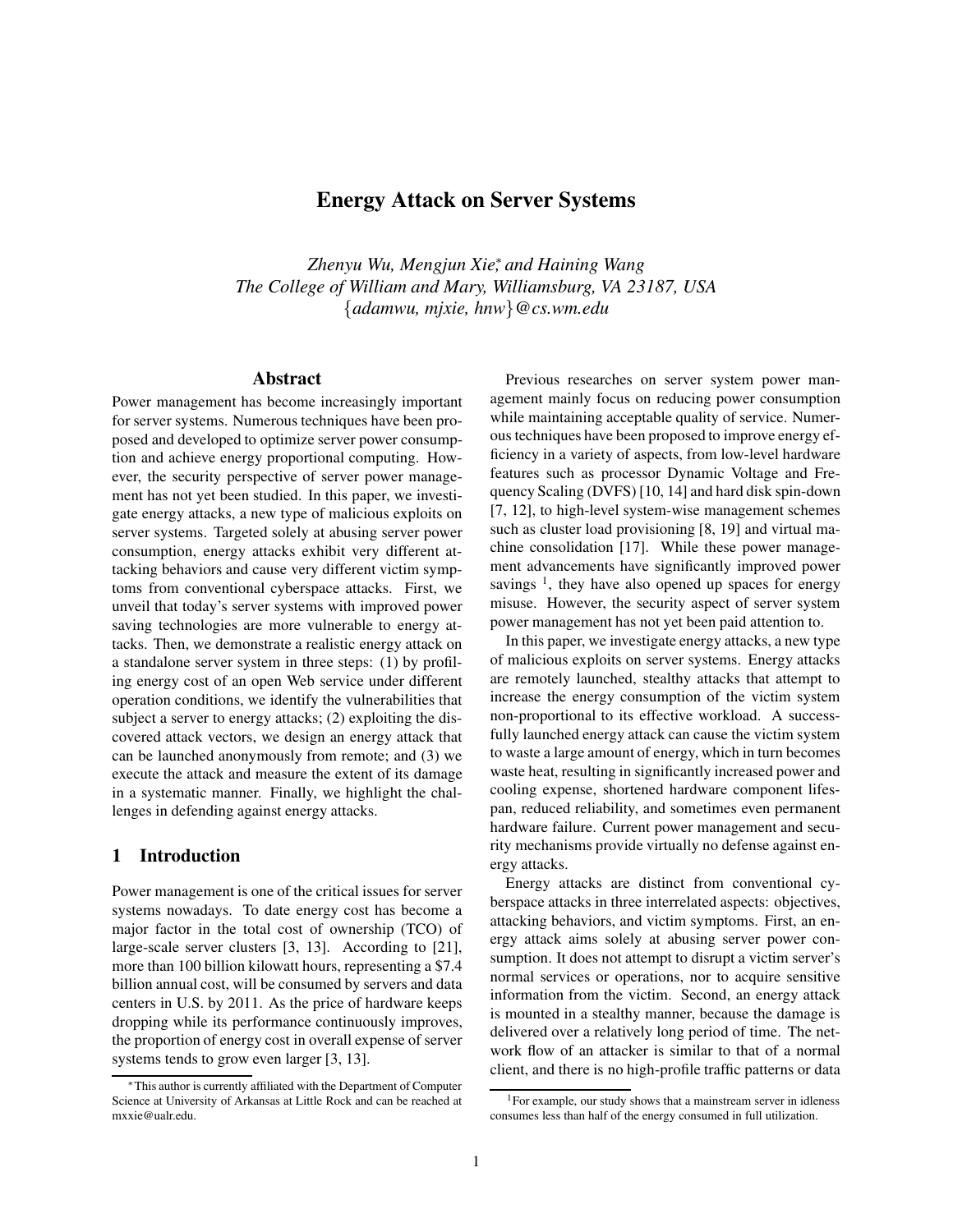fingerprints left by the energy attack. Third, the victim server would only experience increased power consumptions due to energy attacks, and observe no other anomalies such as tangible performance degradation.

To demonstrate the feasibility of launching an energy attack, we perform a step-by-step design and execution of a realistic energy attack on a Wikipedia mirror server. First, we profile the power consumption of the victim Web server under different page serving conditions, and identify a condition that incurs high energy consumption as a viable attack vector. We then proceed to design an energy attack, achieving stealthiness by leveraging knowledge of human Web browsing behaviors. And finally, we evaluate our design by executing the attack on the victim server and systematically measure the power consumption increases under different load conditions. We observe that the damage of the energy attack is dependent on the workload of the server system. For a victim server under typical workloads, our attack is able to increase its power consumption by 21.7% to 42.3%.

Finally, we argue that fine-grained power measurement is a critical component for differentiating energy attacker from benign users, and the lack of support of which in current server systems makes building effective general purpose defense system against energy attacks quite challenging.

The remainder of this paper is structured as follows. Section 2 presents the background on server system energy saving and the security implication. Section 3 details the design of energy attacks. Section 4 evaluates the threat of the proposed energy attack. Section 5 discusses other attack vectors, attack applicability and defense challenges. Finally, Section 6 concludes the paper.

## 2 Background

In this section, we first discuss the impact of energy proportional computing on a server system and present power measurements on our own server systems. Then, we describe the threat of energy attacks exposed on today's server systems.

## 2.1 Energy Proportionality

Energy proportional computing [4] is an important concept in today's server systems. It aims to address the increasing energy concern and demand for power saving by making servers consume energy proportional to its workload. This goal is normally achieved by conditionally trading off component performance for power savings.

Processors are the primary targets for power optimization, because of their high maximum power consumption (hundreds of watts per unit). Nowadays, the majority of server-class CPUs have employed power saving techniques that are already used in desktop and mobile processors, such as DVFS, multiple power states with reduced performance, and even turning off idle cores. Motherboard and chipset feature the shutdown of unused circuitry, and memory chips also have several standby states with reduced power for no read/write cycles. Hard drives can only save a small portion of energy at idleness, due to their power demanding internal mechanical parts (spinning platters). However, they also support "spin-down", shutting down the motor and thereby cutting down the majority of its power consumption, at a high (latency) cost of resuming service.

The ACPI (Advanced Configuration and Power Interface) specifications [1] are introduced to unify the power management of various types of devices in computer systems and provide well defined power management interfaces for both hardware and software. Within the specifications, multiple performance states are defined for a computer component. Each performance state corresponds to a specification of the expected performance and power consumption. At least one state is well defined: a full power state corresponds to the maximum performance. Depending on device type and manufacturing technology, additional number of reduced performance states can be defined.

Although modern operating systems are all capable of utilizing the ACPI to conserve energy under light load or in idleness, previous generations of server systems (such as our System A below) are not very energy proportional. This is because performance and security used to be the primary concerns, and thus the underlying hardware provides little or no support of performance states with reduced power consumption. However, as energy concerns weigh increasingly heavily, today's server systems have been becoming more energy proportional.

#### 2.2 Real Server Measurements

We perform a small measurement study on system power consumption, using two server systems with different generations of hardware configurations, which are listed in Table 1. System A was bought in 2006 and System B was bought in mid-2009. We believe that both servers are representative of the mainstream system configurations at the time of purchase.

We measure the whole system power consumption in three different load scenarios: completely idle (IDLE), processors being fully utilized (CPU), and processors and hard drives being fully utilized (CPU+HDD). The "CPU" workload is generated by running multiple instances of a classic CPU benchmark program "linpack", and the number of instances corresponds to the number of logic cores. The "CPU+HDD" workload is generated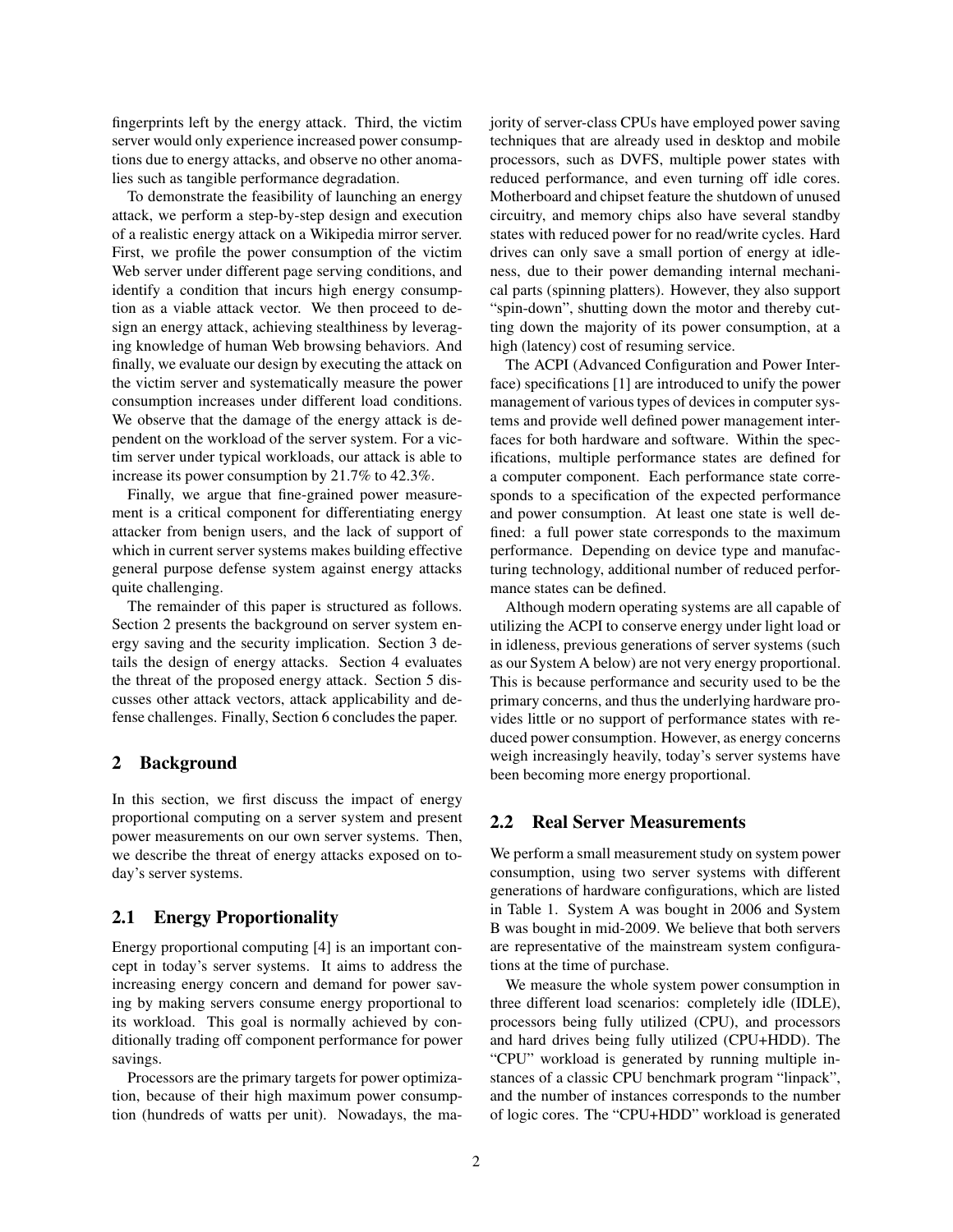|            | System A           | System B                 |  |  |  |
|------------|--------------------|--------------------------|--|--|--|
| <b>CPU</b> | $2 * X$ eon 5130   | $2 * Xe$ 3520            |  |  |  |
|            | Dual Core          | Quad Core                |  |  |  |
| Memory     | $4 * 1$ GB         | $6 * 1$ GB               |  |  |  |
|            | <b>DDR2 FBDIMM</b> | <b>DDR3 FBDIMM</b>       |  |  |  |
| <b>HDD</b> | 4 * 7200RPM        | $\overline{6}$ * 7200RPM |  |  |  |
|            | <b>SATA</b>        | <b>SATA</b>              |  |  |  |

Table 1: Configurations for Server Systems

by running the "CPU" workload with the highest nice value and, at the same time, writing a large volume of data to the hard drives using the dd utility. The power consumption data are collected using "Watts up? .Net" digital power meter [23].

Two observations can be made from our measurement results shown in Figure 1: first, in high utilization scenarios System B (the newer server) consumes slightly more power than System A; second, and more interestingly, in the IDLE scenario, the power consumption of System B is significantly less than that of System A. While the first observation can be explained by System B having increased overall computation power than System A, the second observation presents us the direct proof that newer server system is becoming more energy proportional than previous generations. With higher computation power and improved energy proportionality, one can expect System B to yield more energy saving than System A under the same workload. However, we make an additional, alarming observation when we look at the advancements in energy proportional computing from a security respective.

## 2.3 Threat of Energy Attacks

The improved energy proportionality has significantly changed the power profile of today's server systems. For example, our measurement data in Figure 1 shows that compared to IDLE, the CPU+HDD power consumption of System A increases by only 35%, while that of System B increases by 134%. The larger power consumption increase of System B indicates that it has a wider dynamic power range than System A. In other words, the power consumption of System B (energy proportional server) is more alterable than that of System A (non-energy proportional server). The increased power consumption alterability represents a new threat to server systems. The power management mechanism of a server can be attacked by maliciously crafted workloads that target at consuming disproportional amount of energy, rendering the power saving ineffective, and resulting in significant energy waste of a victim.



Alarmingly, we realize that the threat of energy attacks is in fact an exploitable vulnerability because there is no effective defense against it. Existing power management schemes mainly focus on improving energy efficiency under normal operating conditions with benign workload, and thus they do not provide any defense against energy attacks. Moreover, most server systems do no have an efficient mechanism to measure power consumption, and thus could not even detect energy attacks, let alone defend against them.

## 3 Energy Attack on Server Systems

In this section, we demonstrate the feasibility of launching an energy attack. First, we describe the scenario selection and the characterization of energy attacks. We then design a realistic energy attack against an open Web server as a case study, covering the attack vector discovery, exploitation, and detection avoidance.

#### 3.1 Scenario Selection

A great variety of tactics can be used to mount energy targeted attacks against server systems. For example, if attackers obtain "root" or "administrator" privilege on a victim system, they can deliberately mis-configure drivers and/or firmware, e.g., over-clock processor and memory, to operate the hardware components out-ofspecs. Even with the privilege of a normal user, attackers can still easily increase the power consumption by running badly behaving programs such as a tight dead loop. However, the above mentioned scenarios are not the focus of our study, because they are generally difficult to implement from remote, due to the high requirements for attackers (e.g., having privileged or physical access to the victim system).

We are interested in more commonly encountered scenarios, in which energy attacks can be launched without any special privileges. We assume that (1) the victim server runs an open service, which accepts service requests from the Internet; (2) the attackers have no physi-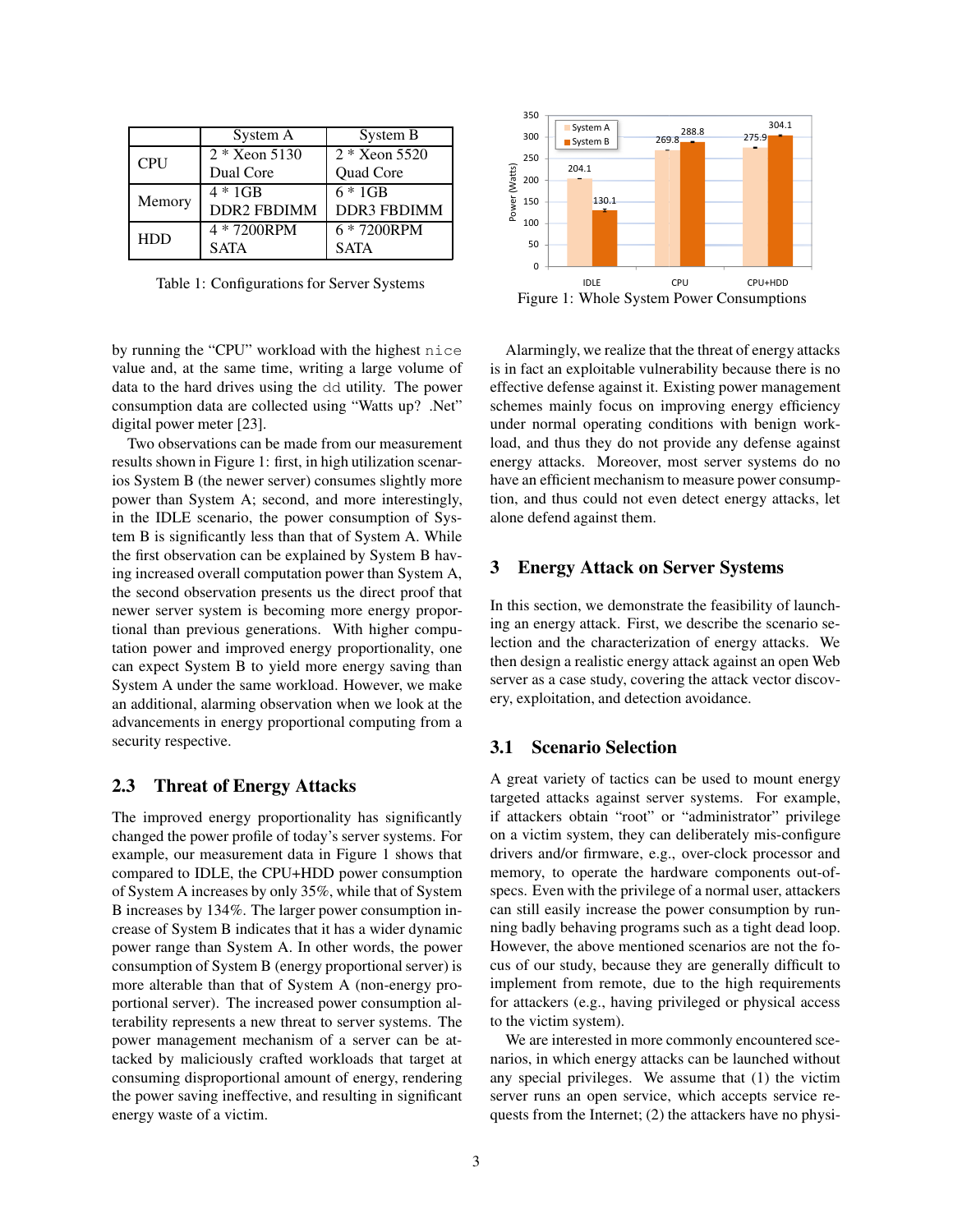

Figure 2: Power Draw vs. Caching Scenarios

cal access to the victim server; (3) the attackers only have equivalent privileges of "anonymous users" on the victim server (for example, they cannot change system configurations or execute arbitrary code); and (4) there are no exploitable security vulnerabilities on the victim system to escalate the attackers' privileges. In other words, the attackers communicate with the victim server using the same method as legitimate users, and the major variable they can manipulate is the server's workload by crafting and submitting malicious service requests.

Thanks to the generic setting of attack environment, we believe that our scenarios are applicable to a wide range of servers, particularly, public Web services such as news, blogs, and forums, public data services including file and image sharing sites, and search engines.

## 3.2 Attack Characterization

Attempting to be stealthy, energy attacks incur their damage in an accumulative fashion over a long period of time. Thus, the key to the success of energy attacks is to be low profile and avoid detection. As a result, energy attacks on a server system must meet two requirements. First, the attack should not exhibit traffic anomalies or have unique traffic patterns, because the server traffic is often monitored for security purposes. Second, the attack should cause minimal performance anomaly on the victim server, as unusual performance degradation is a very visible sign that the server is under attack.

The first requirement precludes high service request rate attacks, due to their obvious traffic anomalies. The malicious requests in an energy attack need to be sent at low to normal rate, and hence should be crafted to ensure a high per-request energy cost. In order to fulfill the second requirement, energy attacks must be adaptive to the workload condition of the victim server. Because the victim hosts an open service, its normal workload tends to vary significantly in time. The workload may be correlated to the day-night and weekday-weekend cycle. Inflicting a fixed malicious workload on the victim may either cause performance anomaly during high-load periods, or fail to incur the maximum energy cost damage.



Figure 3: Response Time vs. Caching Scenarios

#### 3.3 Case Study: Wikipedia Mirror Server

We perform a case study of designing an energy attack on an open Web server. We use System B as the victim server, running a mirrored Wikipedia service. The service setup is detailed in Section 4.1. We choose Wikipedia mirror as our attack target because it is a freely available, large single server Web service—a representative of real world production-use open Web services.

## 3.3.1 Identifying an Attack Vector

The Wikipedia mirror is powered by MediaWiki, a largescale content management system. The contents of all MediaWiki pages are stored in a marked up format different from standard HTML, and pages are dynamically generated when they are requested. Two levels of caching, object cache and in-memory cache, help to optimize the performance.

MediaWiki stores the dynamically generated HTML contents in an "object cache"—a database table. When a page is requested repeatedly, the HTML content is retrieved directly from the object cache without being repeatedly generated. A cached HTML page expires either after a period of inactivity or the associated page content has been modified. In addition to the object cache, the MySQL database speeds up operations by storing a portion of frequently queried table entries, as well as table search indices and query results in a memory, employing a modified LRU replacement algorithm.

We profile the power consumption and service latency characteristics of the two caching mechanisms on the target server. Figures 2 and 3 show the average power usage and average response time for serving page requests from a single client in three different caching scenarios: pages being fully cached (in both memory and object cache), pages only in object cache, and pages not being cached. The lower bound of Y-axis in Figure 2 is set to 130 watts, the system idleness power consumption. Thus, the columns in the figure represent the additional power consumption caused by the service requests.

From this measurement, we can observe that compared to fully cached requests, requests with memory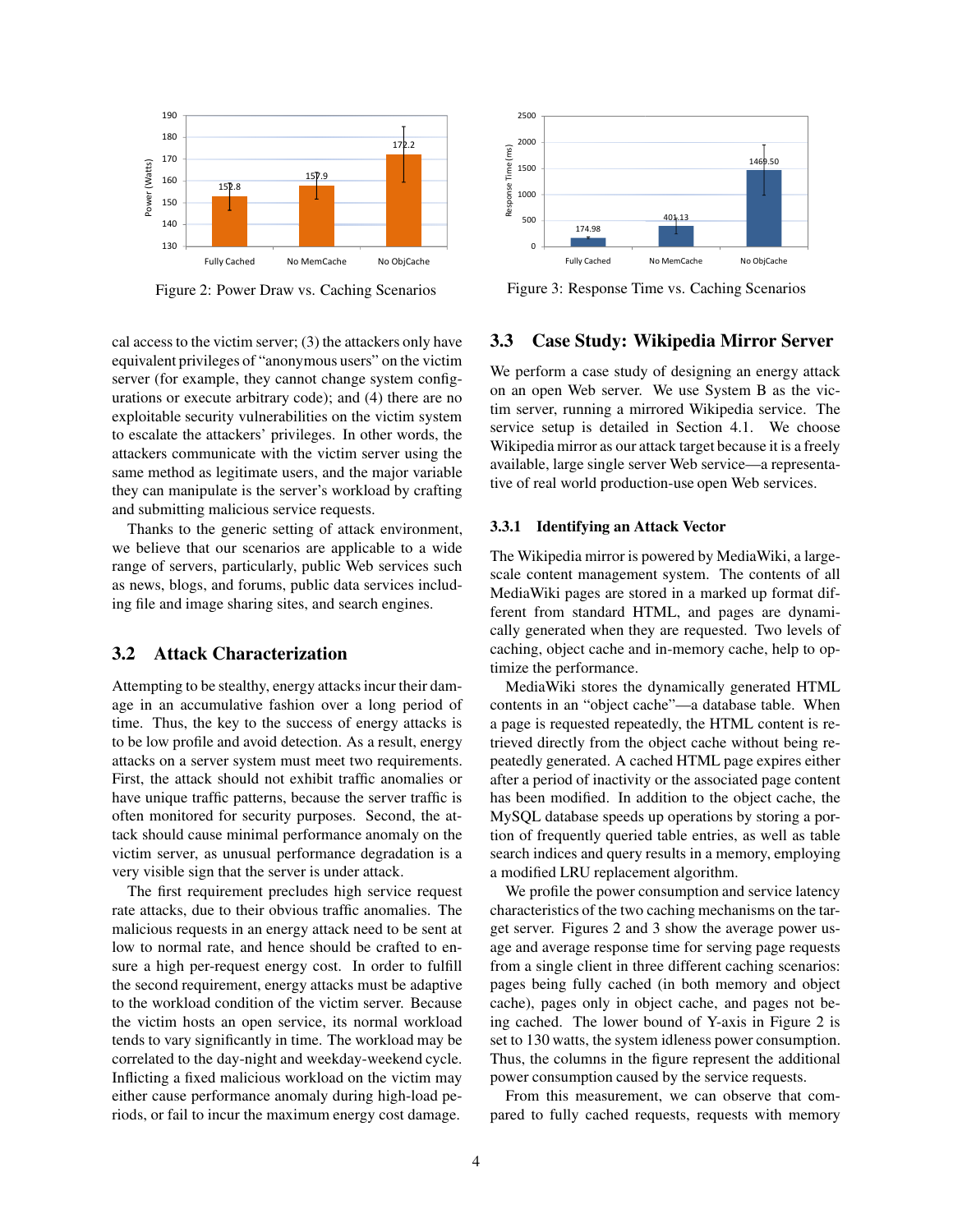cache misses incur 3% power increase and 129% processing time increase, and requests with object cache misses incur 12.7% power increase and 840% processing time increase. Because energy is defined as the product of power and time, the effect of cache misses on energy consumption increase is multiplicative. The high energy cost rendered by cache misses forms an effective energy attack vector to our Wikipedia mirror server.

#### 3.3.2 Exploiting the Attack Vector

Our next step is devising a method to exploit the discovered attack vector, that is, to generate requests that can cause cache misses, especially object cache misses. We examine previous studies in Web browsing behaviors. According to Barford and Crovella [2], Web page accesses on a Web server follow Zipf distribution, i.e. access frequency of a page correlates to its rank, and most accesses concentrate on a small number of pages while a large number of pages are rarely accessed. It is clear that the caching mechanisms in our Web server work well in handling such an access pattern because they are designed to optimize for similar access patterns. However, this knowledge also hints a practical cache attack scheme. To generate page requests with high probability of cache miss, we just need to access pages in patterns following a very different distribution from Zipf. For the ease of study and implementation, we choose a uniform random page access pattern to exploit our attack vector.

#### 3.3.3 Detection Avoidance

The selected attack vector enables us to increase the victim's energy consumption without sending a large amount of requests. To avoid generating abnormal traffic patterns, we model the attacking request rate after "normal" Web clients.

Barford and Crovella [2] also show that Web browsing exhibits an "active-inactive" behavioral pattern. During the active period, a client submits requests in a bursty manner, which is attributed to the browser downloading multiple resources (images, scripts, etc.) linked to a document. During the inactive period, the client pauses sending requests, presumably reading the page content. The length of the inactive period follows Pareto distribution.

For our experiments, we simplify our model by "condensing" the active period into a single request, and only model the inactive period for request inter-arrival time. This is because all Wikipedia pages are text oriented and structurally alike. The client behaviors in all the active periods would be very similar.

In addition to traffic shaping, we also need to adaptively adjust the injection of malicious requests based on the workload of the victim server. The server workload can be approximated by the service response time. We build a profile of the victim, correlating the server load with the response time. During the attack, we monitor the response time of the server and adjust the sending rate of malicious requests accordingly.

#### 4 Attack Evaluation

In this section, we first describe the experimental setup setup. Then, we detail the attack preparation, measurements of the energy attack. And finally we assess the achievable damage.

#### 4.1 Configuration and Setup

We set up a Wikipedia mirror server on System B using the classical LAMP (Linux, Apache, MySQL, and PHP) combination. The database is imported from a Wikipedia dump containing 9,053,725 page entries. With a number of tests, we find that the server is capable of caching about 10,000 pages in memory. Therefore, we randomly pick 50,000 pages for use in our experiment.

We simulate client requests using a custom client program running on a desktop computer. The client program simulates multiple clients each running in a separate thread. The "normal" clients are configured to access selected pages following Zipf distribution with  $\alpha = 1$ , and the request interarrival time follows Pareto distribution with  $k = 1$  and  $\alpha = 1.5$ . The "malicious" clients are configured to access selected pages with uniform random patterns, and have the same request interarrival time distribution as the "normal" clients.

## 4.2 Workload – Response Time Profile

Before launching the attack, we first profile the victim server and establish the correlation between its workload and response time. We find out that the server is capable of stably supporting up to 100 normal clients and thus define 100 clients as the full workload of the server.

Figure 4 shows the correlation between workload and response time. Each data point is the average of 250 samples of service response time obtained under the corresponding workload. The error bar represents the standard deviation of response time. For light and moderate workloads (up to 50 clients), the server's response time increases quite slowly. When the workload increases beyond 60%, or 60 clients, the response time starts to rise significantly. With workloads in which the number of active clients is beyond 100, the server starts to show symptoms of being overloaded—all clients experience intermittent short burst of request failures in the form of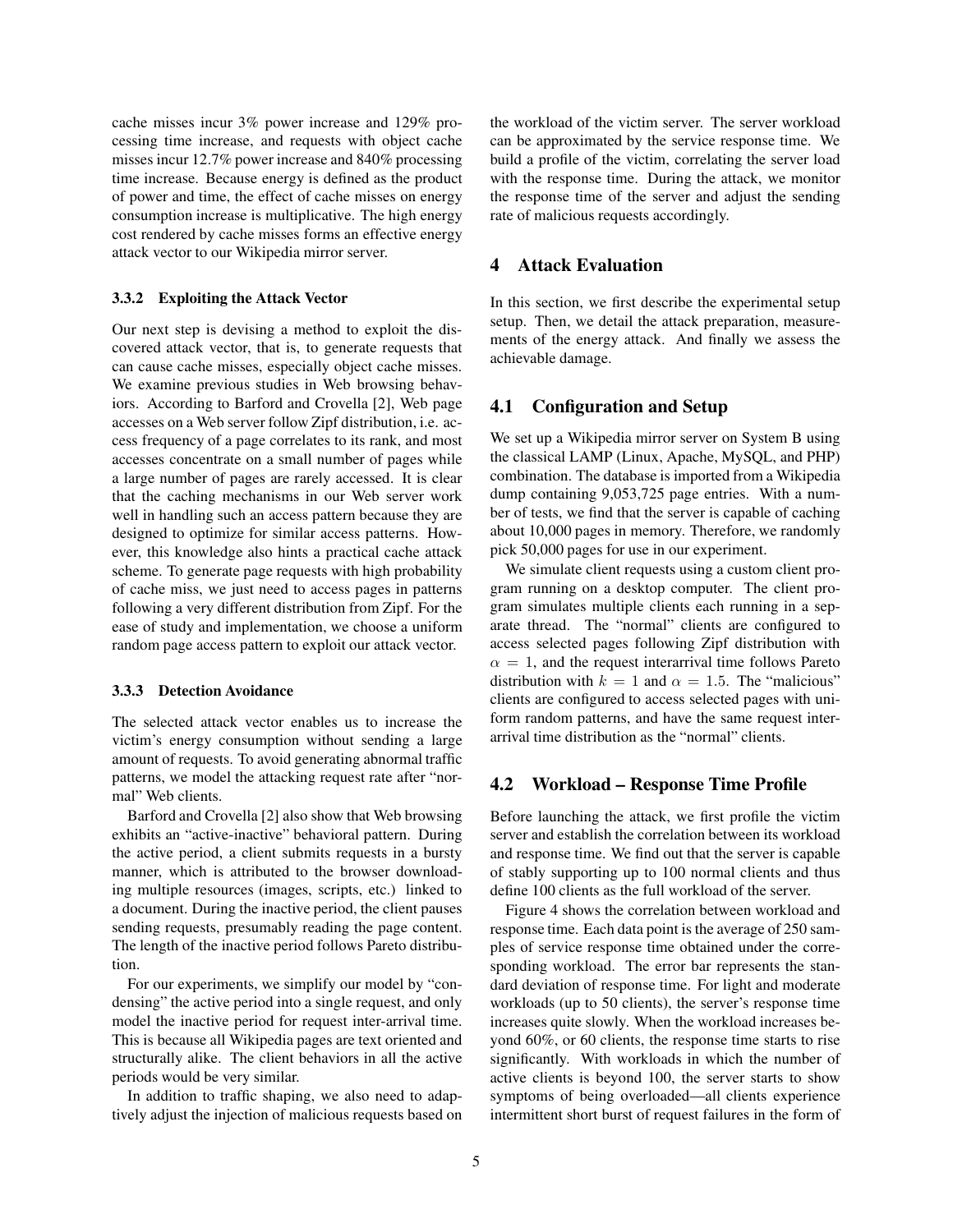

Figure 4: Workload vs. Response Time



Figure 6: Attack Effect with 100 Normal Clients Figure 7: Attack Ef

"HTTP 500" errors. Figure 5 shows the correlation between stable workload and system power consumption, from which we can see that the server system power consumption is indeed proportional to its workload.

#### 4.3 Attack Measurements

We use server-side power consumption and client-side perceived response latency to measure the effects of the energy attack. We conduct the experiments using different server workloads, which range from 10 to 100 normal clients with the increment of ten clients. For each workload, we inject energy attack traffic by adding a number of malicious clients. Due to the large volume of data, we only present the results corresponding to 100, 50, and 10 normal clients and depict them in Figures 6, 7, and 8, respectively. These figures show the increases in power consumption and response latency caused by the introduction of malicious workloads.

At 100% of the full load, as shown in Figure 6, the response latency of the victim server is very sensitive to the addition of malicious workloads. The malicious workload of ten malicious clients increases the response latency by 7.6%, and the workload of 15 malicious clients increases the response latency by 50.2%. The power consumption, however, does not increase with the response latency, as the server is already fully loaded.

At 50% of the full load, as shown in Figure 7, with 20 malicious clients, the attack results in 20.9% of extra



Figure 5: Workload vs. Power Consumption



Figure 7: Attack Effect with 50 Normal Clients

power being consumed while only incurs 7.1% increase in response latency. However, with 30 or more malicious clients, the response latency increase surpasses the power consumption increase.

At 10% the full load, as shown in Figure 8, the energy increase caused by the attack becomes very significant. With 40 malicious clients, the victim server's power consumption increases by 39.0%, while the service response latency only increases by 7.4%.

#### 4.4 Damage Assessment

Our measurement results show that, at any stable workload, energy attacks will cause increased power consumption on the victim server. The more malicious clients, the larger the power increase. However, a larger number of malicious clients also results tangible performance degradation. Figure 9 presents the collective results of service response time increases for all ten different workloads with varying numbers of malicious clients. In this figure, we omit sample points with response time increment larger than 50%.

To guarantee the success of an energy attack, low attack profile takes precedence over the power consumption increment. Therefore, the number of malicious clients need to be limited to avoid significant response time impact. We refer to the workload – response time profile for a reasonable threshold. The standard deviation of response time at stable workloads (10-100 clients)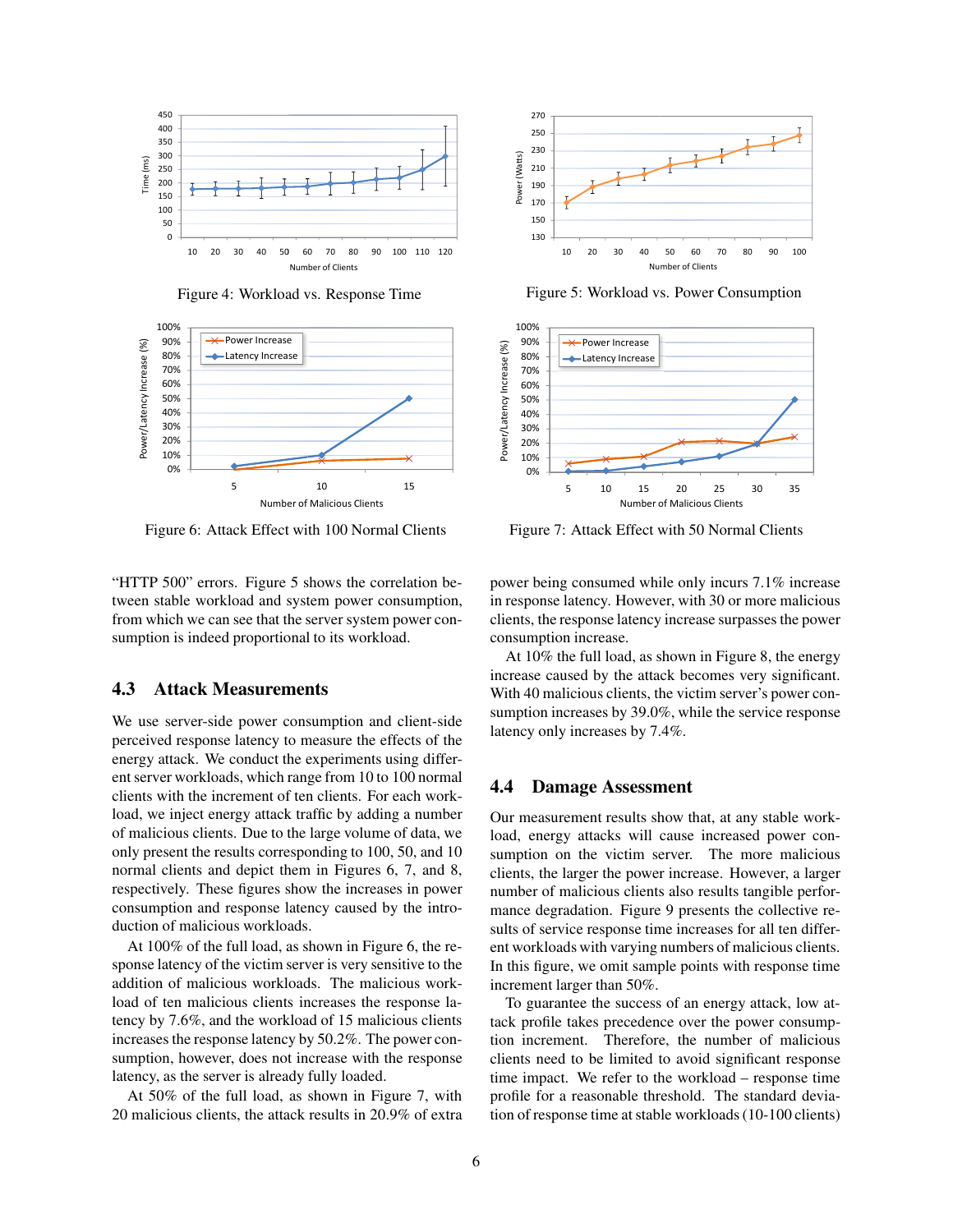

Figure 8: Attack Effect with 10 Normal Clients

Figure 9: Attack Resulted Response Time Increases

| $T$ $T$ , $T$ $T$<br>Utilization | $0\%$         | 20%                                   | 30%           | 40%                                  | 50%                | 60%     | 70%    | $80\%$  | 90%     | 00%     |
|----------------------------------|---------------|---------------------------------------|---------------|--------------------------------------|--------------------|---------|--------|---------|---------|---------|
| Power<br>Increase                | $0\%$<br>39.U | $3\%$<br>$\Delta$ <sup>2</sup><br>ن ک | $3\%$<br>36.3 | .6%<br>$\sim$<br>$\sim$ 1<br>$\cdot$ | 7%<br>$^{\circ}$ 1 | $4.8\%$ | $.6\%$ | $9.0\%$ | 3%<br>. | $6.2\%$ |

Table 2: Percentage of Power Increases due to Attack

varies between 12.3% and 21.1% of the measured values. We set the response time increment threshold to the smallest percentage, 12.3%.

With the chosen response time increase constraint, for each workload, we determine the maximum power consumption achievable by the attacks and present them in Table 2. We observe that, the power increase effect of the energy attack is inversely correlated to the workload of the server – an idle server suffers significant extra power consumption, while a very busy server only incurs a small power consumption increase.

To assess the gross damage of the energy attack to a typical server, we refer to the study of typical server workloads. Barroso and Hölzle [4] observe that most servers have average utilization between 10% and 50%. Correspondingly, under such utilization, our energy attack can result in 21.7% – 42.3% power consumption increase.

## 5 Discussion

├

In this section, we first describe other possible energy attack vectors, the applicability of energy attacks, and then we discuss the challenges of defending energy attacks.

## 5.1 Attack Variations

Besides using cache miss as an attack vector, energy attacks can also be launched by exploiting other energy related vulnerabilities.

For example, a file depositing server running an unmodified Linux kernel and allows users to control the names for stored files (such as a public FTP server) is vulnerable to energy attacks. The attacker can exploit a well known \*nix kernel file name resolution vulnerability<sup>2</sup>, and launch a low-rate algorithmic complexity attack [6, 9] to stealthily increase processor utilization. Because a file depositing service is storage and network bandwidth bound, a well-controlled energy attack can avoid generating any throughput anomalies.

Besides the processors, other components with large dynamic power range can also be exploited by energy attacks. For example, hard drives normally consume 12 to 16 watts during operation, but their power consumption can be reduced to under one watt by spin-down the platters during long period of idleness. As a result, an energy attack on hard drives can be mounted by performing sleep deprivation attack to prevent expected spin-down. Although the energy cost of a single attacked hard drive seems to be insignificant, the damage can accumulate to a significant amount when the energy attack targets at a decent sized storage server with 10 to 20 installed hard drives.

## 5.2 Orthogonality to DoS attacks

Energy attacks may seem to be connected to DoS (Denial of Service) attacks [15, 20, 22], as they seemingly share some related vulnerabilities, such as cache exploits and algorithmic complexity weakness. However, they are orthogonal classes of attacks.

On one hand, DoS attacks have mixed energy effects. This is because the introduction of DoS attacks to server

 $2A$  simple hash data structure is used by the kernel for file name caching and lookup. By maliciously naming files, one can cause a large number of file names collide onto the same hash slot, resulting in expensive linear searches for file name related operations.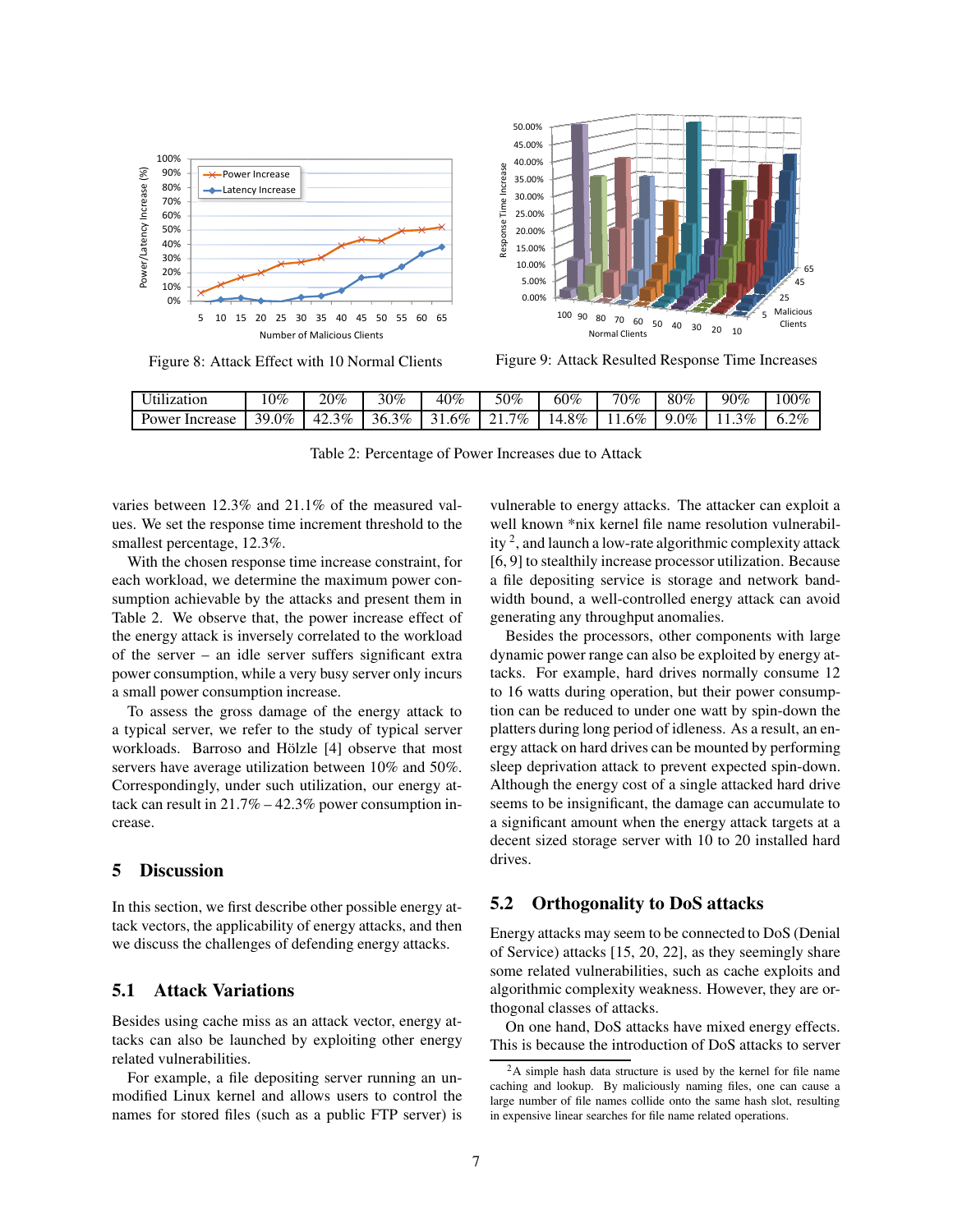systems pre-dates the era of energy proportional computing, and thus energy was never an attack target when servers have constant power consumption whether busy or idle. As an intuitive example, a TCP SYN flooding DoS attack exhausts the victim server's socket resource, and thus prevents the victim from receiving normal service requests. This attack causes most components of the victim server to become idle, and thus significantly reduces its power consumption. On the other hand, energy attacks would never attempt to cause denial of service. To the contrary, it tries hard to avoid causing denial of service, because staying low-profile and undiscovered is critical to a successful attack. Therefore, energy attacks and DoS attacks are distinct in terms of their designed purpose, execution methodology and effects.

## 5.3 Attack Applicability

We have thoroughly investigated the proposed energy attack against a standalone server system. We use the case of single standalone server as the first step to study energy attack, because it is relatively easy to perform a clear analysis and repeatable evaluations. However, the attack vectors on a standalone server are not applicable to other hosting configurations, such as clustered servers and load balanced server farm. For example, our proposed energy attack on our Wikipedia mirror server is not effective on the actual Wikipedia website, which employs load balanced server clusters and heavy proxy caching techniques. However, we believe energy attacks also pose serious threats to large scaled systems, such as cloud hosting environment [11]. Competing cloud vendors may use energy attack as a powerful weapon to increase the operation cost of their opponents, making the attackers' service rates more attractive. To extend the scope of this work, we plan to study and profile the interactions of workload and power consumption of server clusters, discover viable attack vectors, as well as devise defending techniques.

#### 5.4 Challenges of Defense

To defend against energy attacks, it is necessary to measure the amount of energy consumed by a user's requests and use it to differentiate malicious users from benign users. Therefore, measuring and accounting power consumption for processing each request is a fundamental requirement. Unfortunately, even though it is possible to measure the power consumption of the whole system in a coarse time granularity (e.g., using a power meter), there is no field-deployable mechanism available for fine-grained power measurement.

Neugebauer and McAuley [18] suggest using performance counter data such as CPU cycles, disk operations, and screen pixels to approximate power consumption for laptops and mobile devices. Buennemeyer *et* [5] present a battery-sensing intrusion protection system for mobile computers, which correlates device power consumption with Wi-Fi and Bluetooth communication activities. Kim *et al.* [16] propose a power-aware malware detection framework by collecting application power consumption signatures.

These techniques, however, are hardly applicable to a server system. This is because mobile devices are designed to be used by individuals, and they run few applications concurrently. In contrast, server systems are designed to process a large number of requests from multiple users in parallel. As a result, power consumptions of server systems are heavily correlated with the *collective* service requests coming from the network, from which one hardly extract signatures of *individual* users. In addition, performance counter readings on server systems (especially at fine granularity such as per-request processing) of independent processes can be heavily coupled and inaccurate for power approximation. For example, an SMT (Simultaneous Multi-Threading) processor allows two or more threads to execute in parallel, sharing the same underlying hardware. This may lead to unrelated processes competing for processor resources and interfering with each other's cycle count readings. Another example is that modern hard drives can intelligently reorder the sequence of operations to improve efficiency; however, this can cause the operation latency disproportional to the request data size.

## 6 Conclusion

Server systems have become more power efficient and energy proportional as power management technologies advance. However, the security aspect of power management has not yet been studied. In this paper, we investigated the potential vulnerabilities in server power management. First, we exposed the threat of energy attacks by measuring the power consumption of real server systems. Then, we designed and evaluated energy attacks on server systems. In particular, we validated the threat of energy attacks on an open Web server running Wikipedia mirror service. By profiling power consumption of the target server under different operation conditions, we realized a viable energy attack vector. We conducted a series of experiments, in which energy attacks with varying attack intensities were carefully mounted to avoid incurring tangible degradation of server performance. Our experimental results show that the proposed energy attack can incur 21.7% — 42.3% additional power consumption on the victim server. Finally, we discussed the challenges in protecting victim servers against energy attacks.